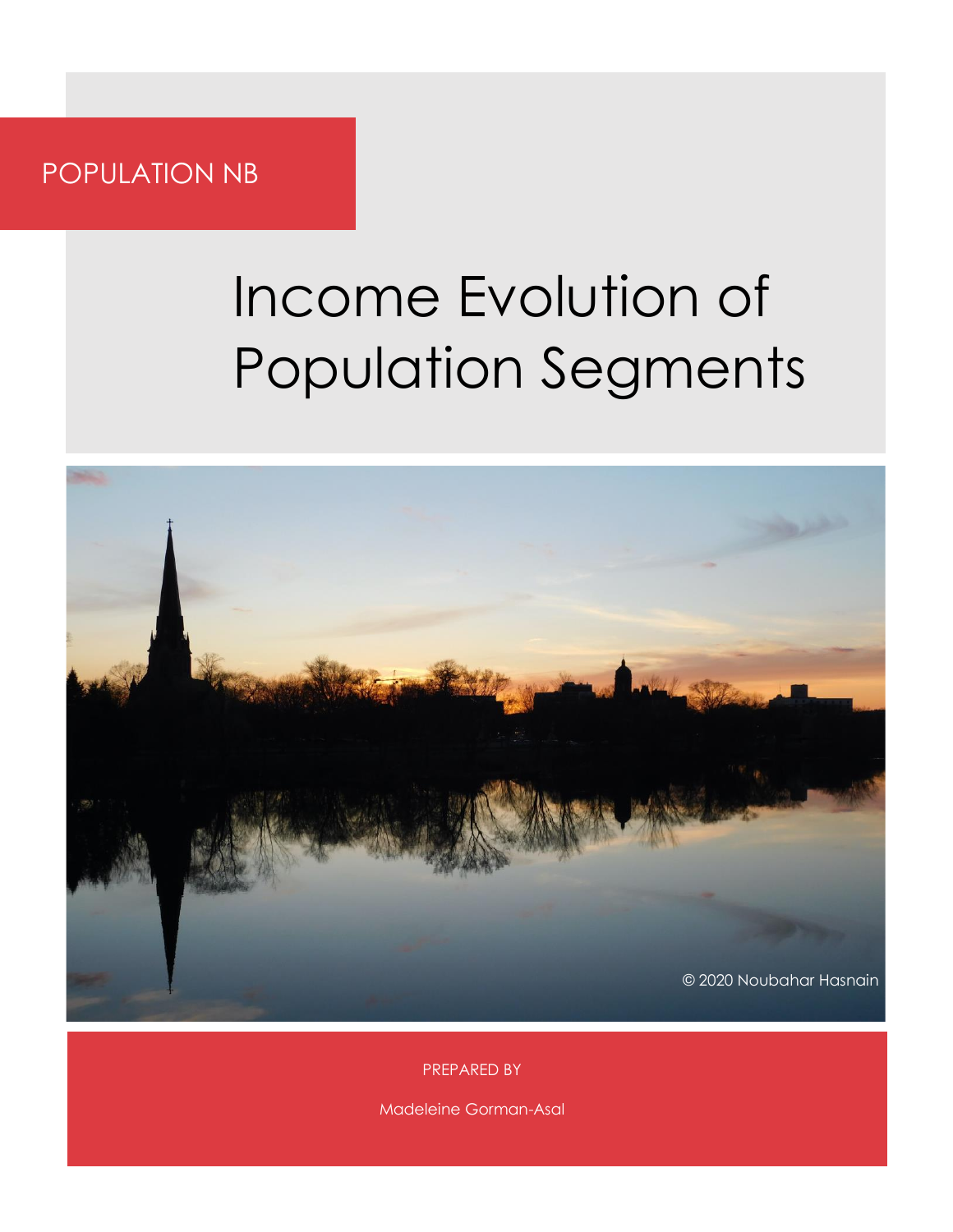

# At first glance OVERVIEW

#### **Purpose**

The objective of this report is to identify vulnerable groups in New Brunswick (NB) by analyzing income status over time. Quantifying labour market outcomes in terms of the economic success of various groups will provide decision makers with evidence that could be used to inform the future delivery of targeted policies and programs.

#### Major Points

- The gap between male and female median income in New Brunswick has been shrinking over the past 20 years, narrowing to \$11,887 as of 2016.
- Youth aged 15 to 24 have the lowest levels of income nearly half that of the second-lowest income level (by age group) in NB.
- Female lone parents are the lowest earners of the province's economic family types, earning \$13,506 less than male lone parents in 2016.
- New Brunswickers that have not graduated from high school earned less in 2016 than they did in 1996 by \$2,769 annually, after adjusting for inflation.
- In 2016, immigrants had a lower income than non-immigrants in NB for the first time since 1996, having earned an average of \$31,627 in 1996 and \$29,390 in 2016.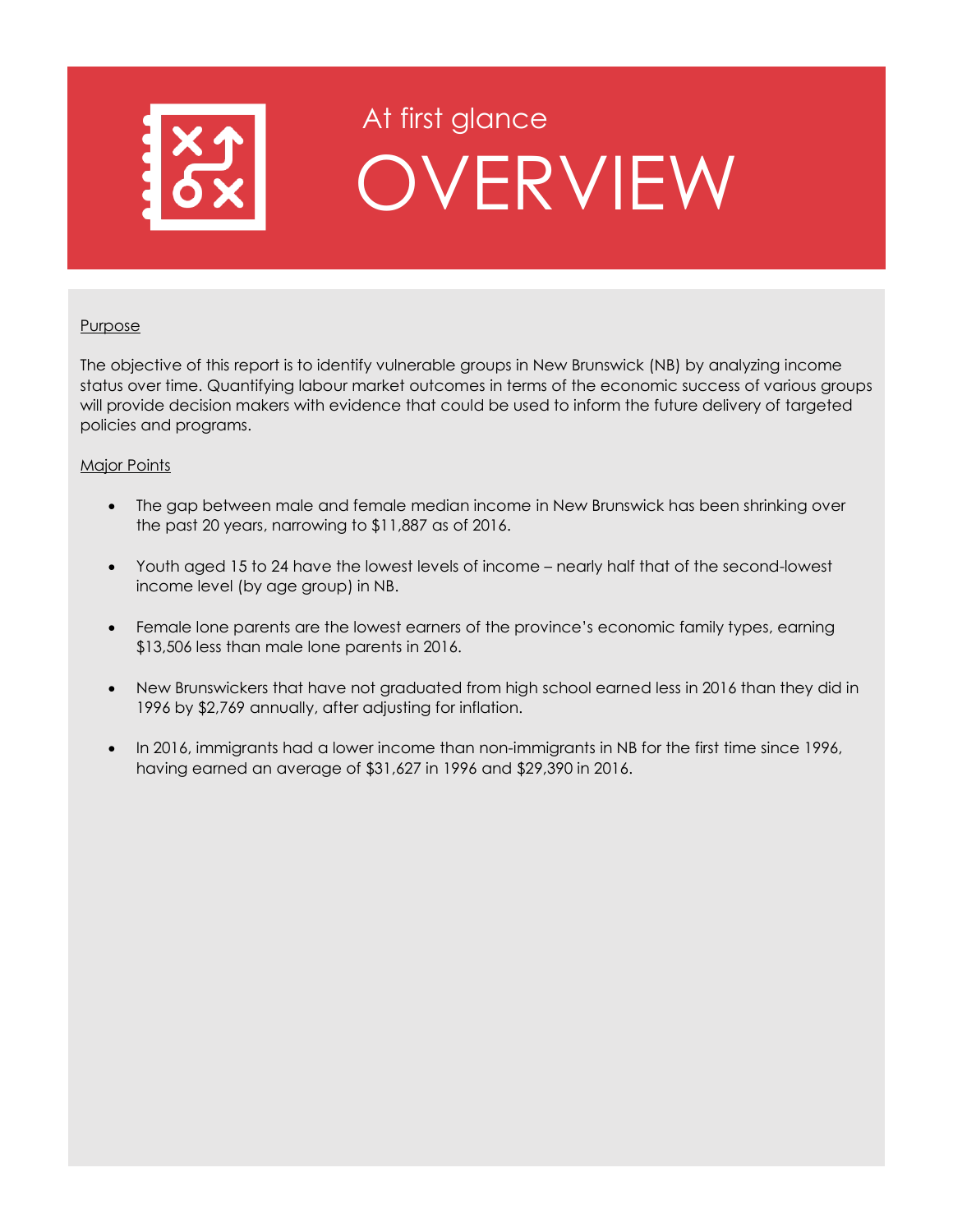# Income Evolution of Population Segments INTRODUCTION

Low income is a significant contributing factor to vulnerability to social, educational, and health issues. By identifying vulnerable groups based on income level, we hope to produce evidence that can be used to inform the future delivery of government programs that target identified vulnerable groups.

To this end, this report investigates the income evolution of different population segments in New Brunswick and across the Atlantic provinces over time, adjusting for inflation. The economic outcomes of the province's population are compared by various criteria, both within NB and interprovincially. The purpose of this study is to quantify the economic outcomes of various groups to identify areas of income stagnation.

Using topic-based Census tabulations from 1996 to 2016, we adjusted New Brunswick's median total income values for inflation and compared income levels by sex, age group, family type, highest educational attainment, occupation, and immigrant status.

To demonstrate how NB is performing across population segments, relative to neighbouring provinces and Canada as a whole, we also compared NB's median total income in 2016 to that of the Atlantic Provinces and Canada.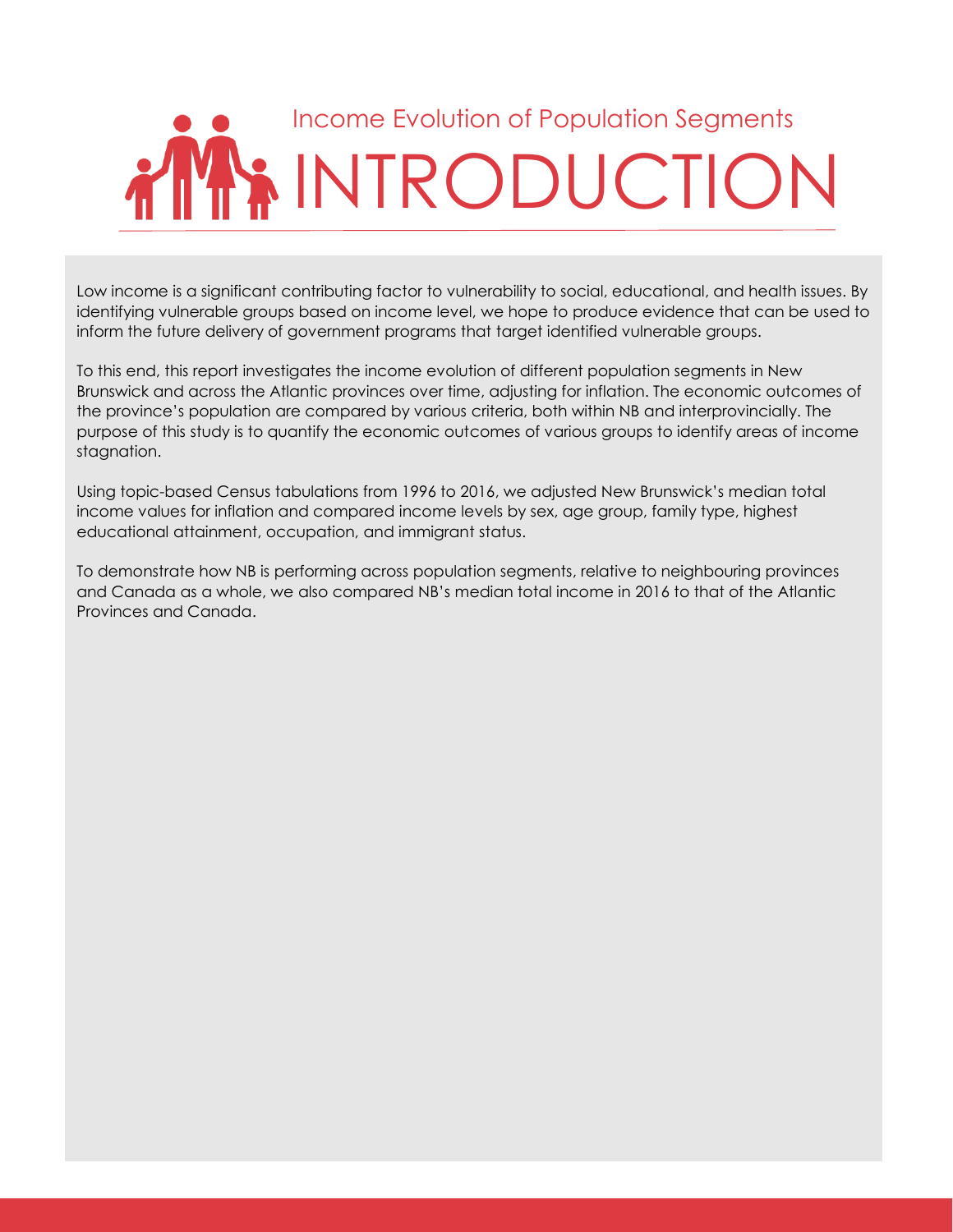

### Key findings RESULTS

#### **Sex**

#### *Figure 1:* Median Total Income in NB (1996-2016), by Sex (2016 constant dollars)



Figure 1 shows the evolution of the median total income of male and female residents of NB from 1996 to 2016 (in 2016 constant dollars). The data labels represent the gender wage gap that has been shrinking over the past 20 years but which was still present in 2016, with females earning a median income of \$11,887 less than their male counterparts.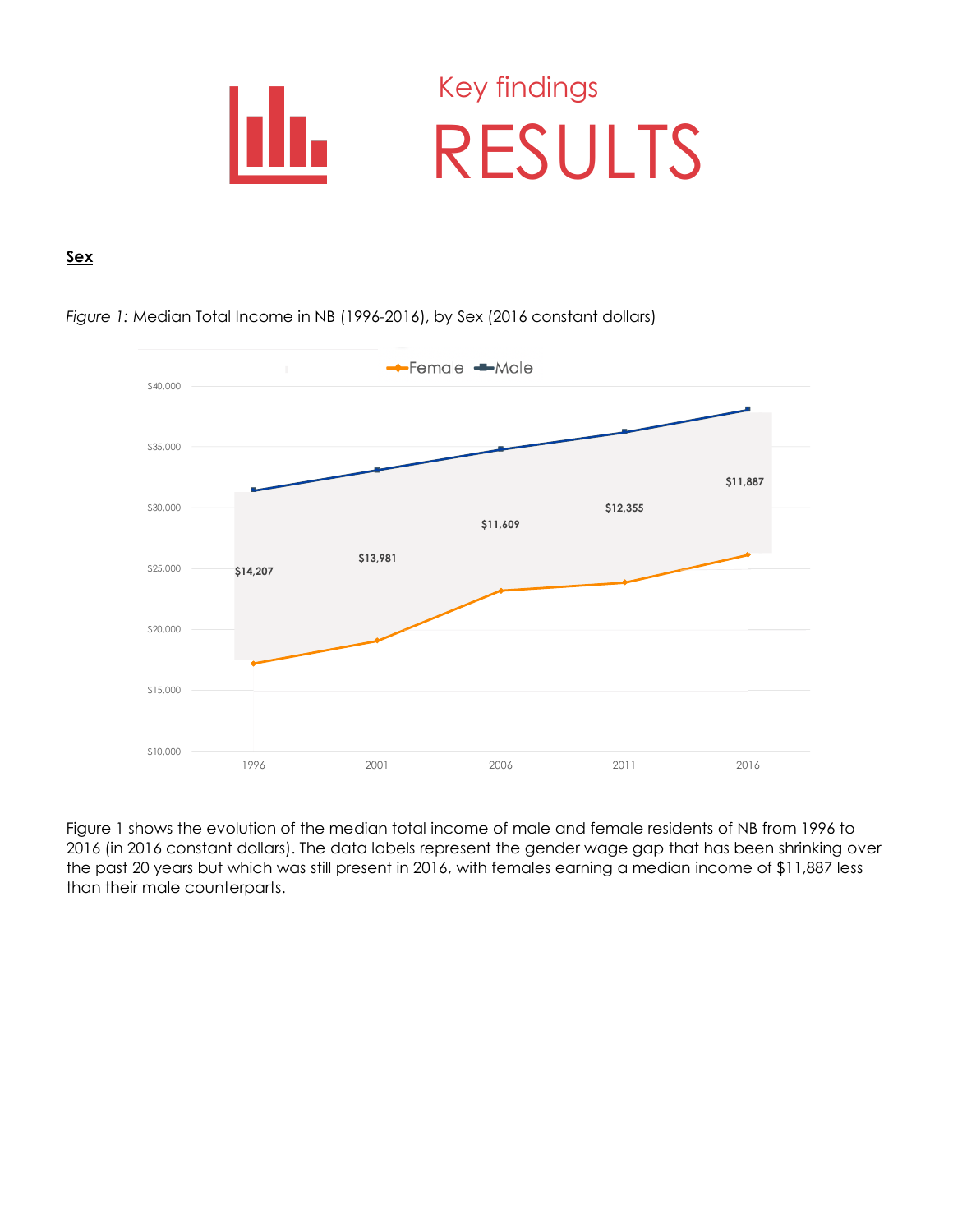#### *Figure 2:* Median Total Income in Canada and the Atlantic Provinces in 2016, by Sex



Figure 2 compares the 2016 median total income of male and female residents of the Atlantic provinces to the national average. The income disparity between males and females is similar across the Atlantic provinces, as well as at the national level.

Females in New Brunswick earned slightly less than the national median income, making \$26,163 versus the national average of \$29,270. Males in New Brunswick also earned less than the national median income, making \$38,049, compared to \$41,362. Females in the province earn closer to the national median income than males, with a wage difference of \$3,107 (for females) compared to a difference of \$3,313 (for males).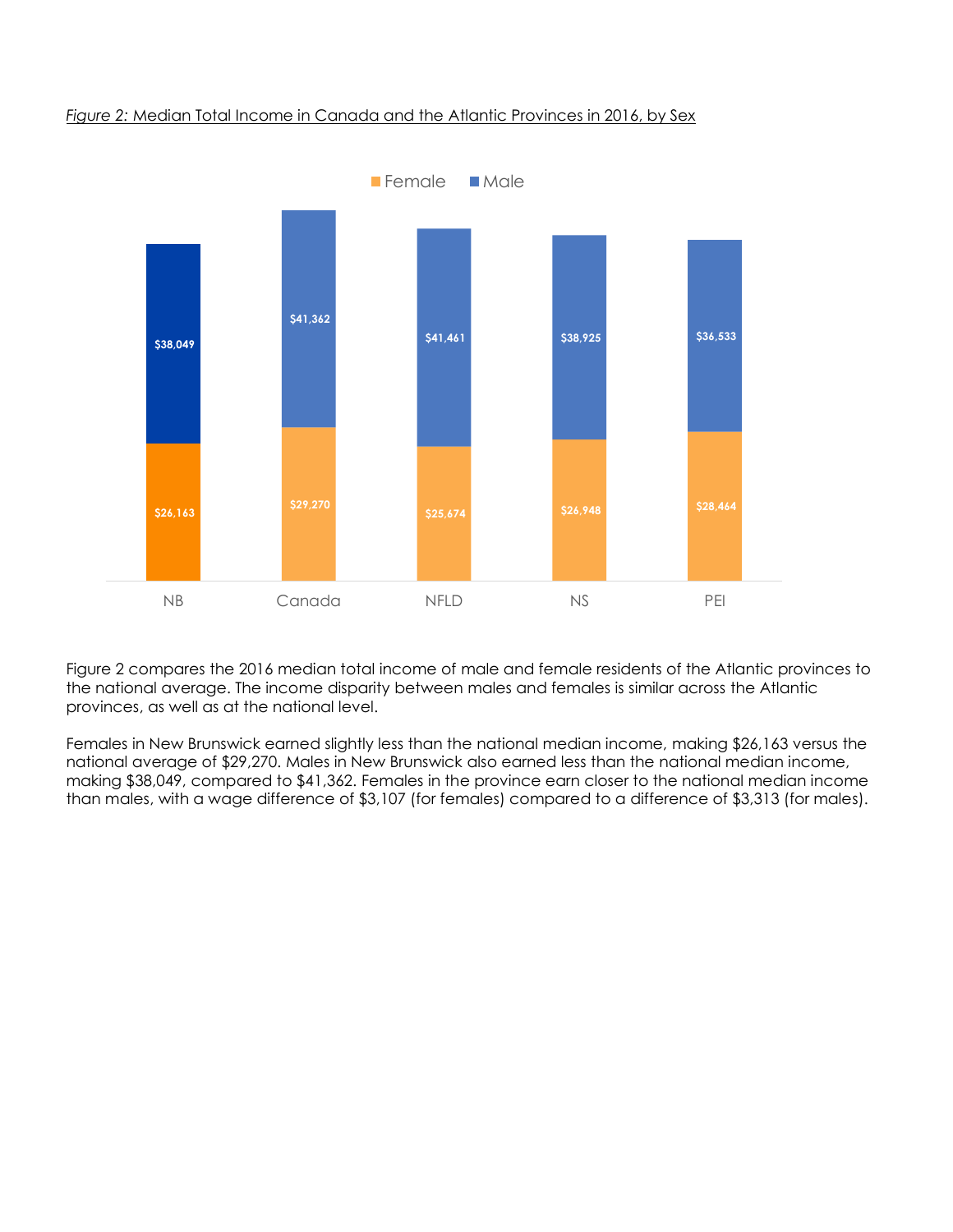#### **Age Groups**



#### *Figure 3:* Median Total Income in NB, by Age (2016 constant dollars)

Figure 3 shows that the median total income in NB has been trending upwards for all age groups. Individuals aged 15 to 24 have the lowest income of all age groups by a large margin and earned nearly half the income of the next lowest earning group (the 65+ age group) in 2016. The significantly lower income of this age group may be explained by the fact that it is unlikely young people will work full-time hours while in school. Further, this demographic may be entering the labour force for the first time, which suggests the possibility that they are employed in lower-paying entry-level positions.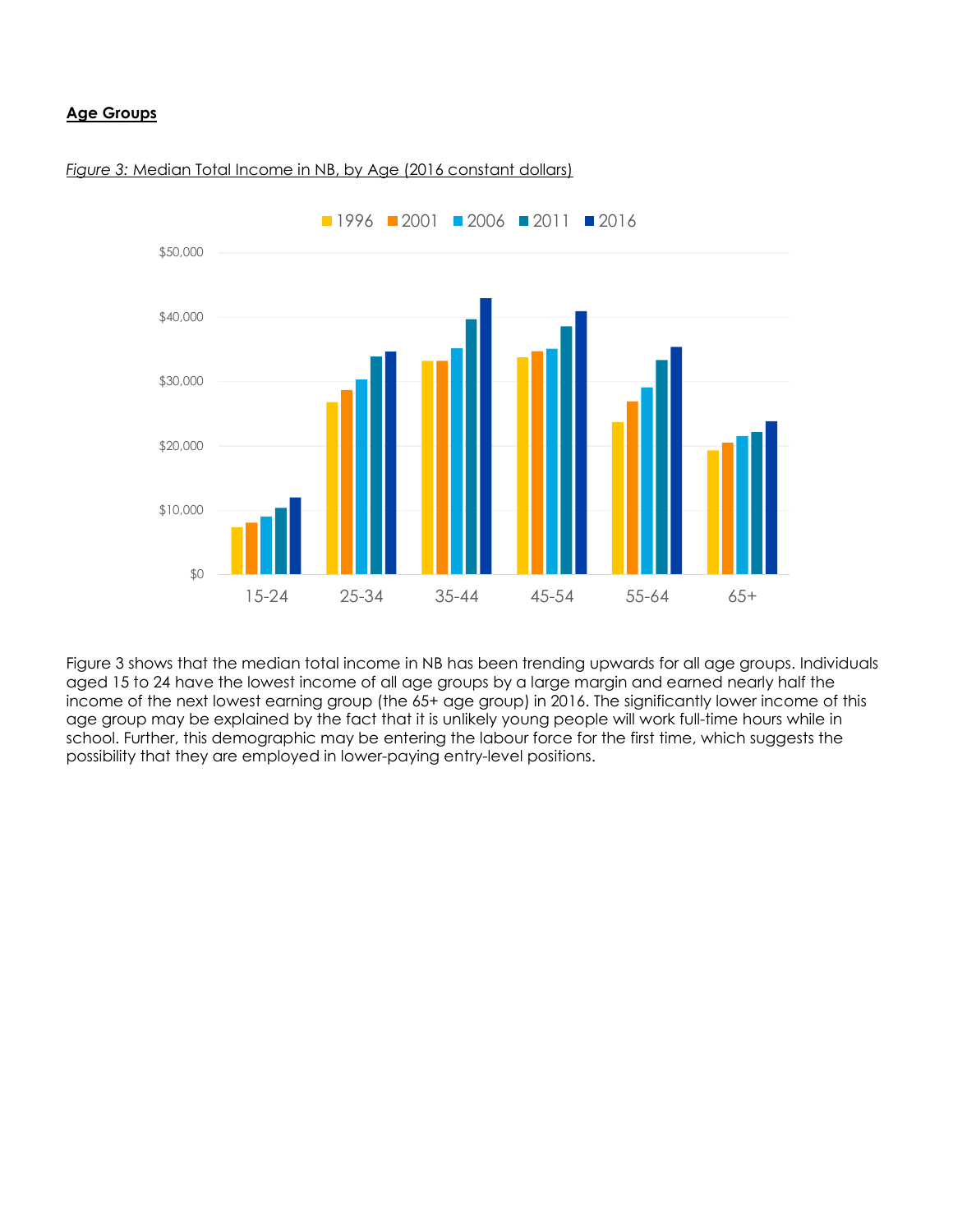

Figure 4 compares the median total income of individuals in the Atlantic provinces with the national average, according to age group. Individuals aged 15 to 24 in New Brunswick, Prince Edward Island, and Nova Scotia have a higher median income than the national average.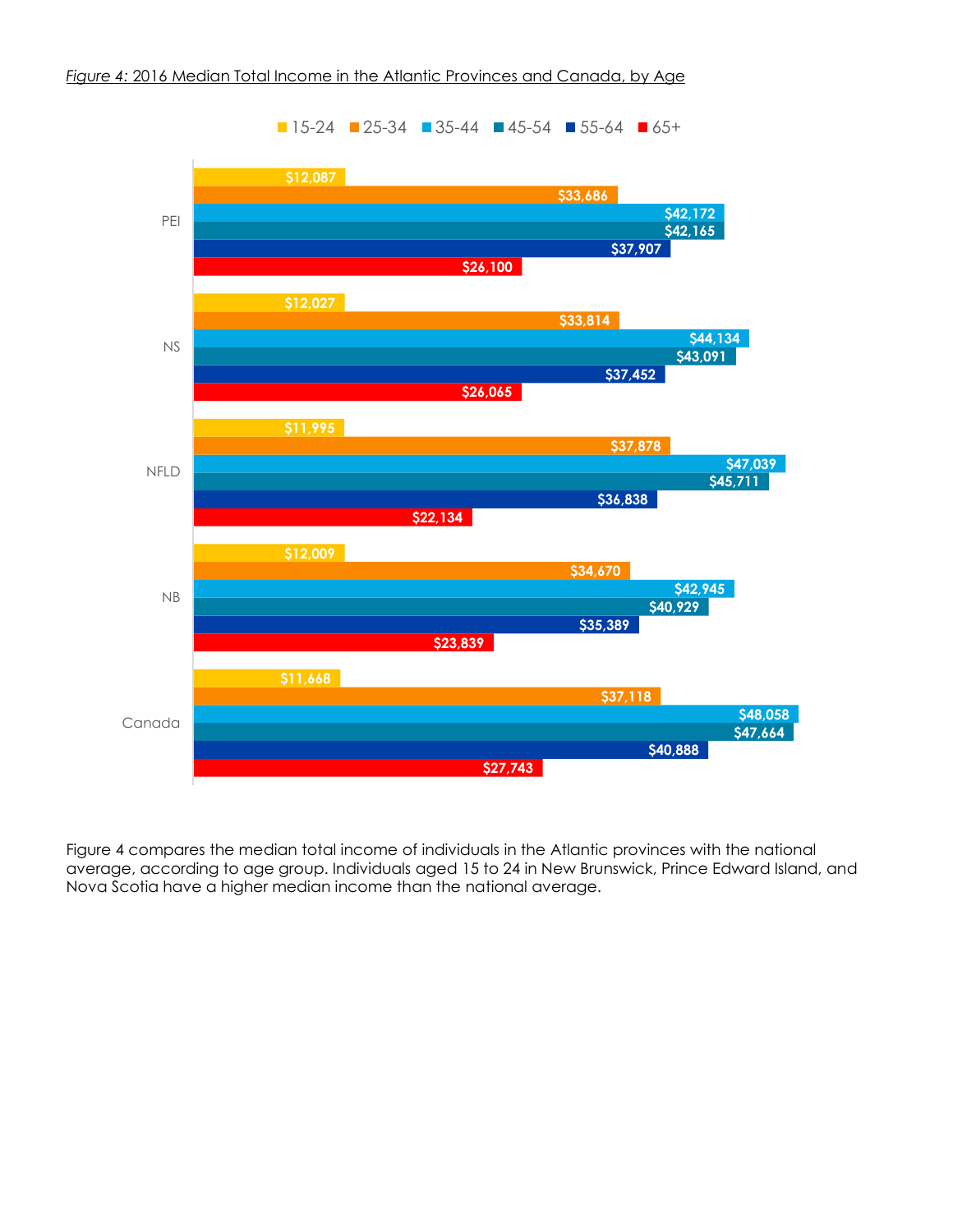#### **Family Type**





According to Figure 5, the highest earning family type in NB is couples, with two-parent households earning more income than families comprised of lone parents.

Male lone parents have consistently earned more than female lone parents over the past 20 years. However, the difference between the median income of the two lone-parent family types narrows when adjusted for inflation. In 2016, males earned \$13,506 more than females, while in 1996 they earned \$18,648 more than females.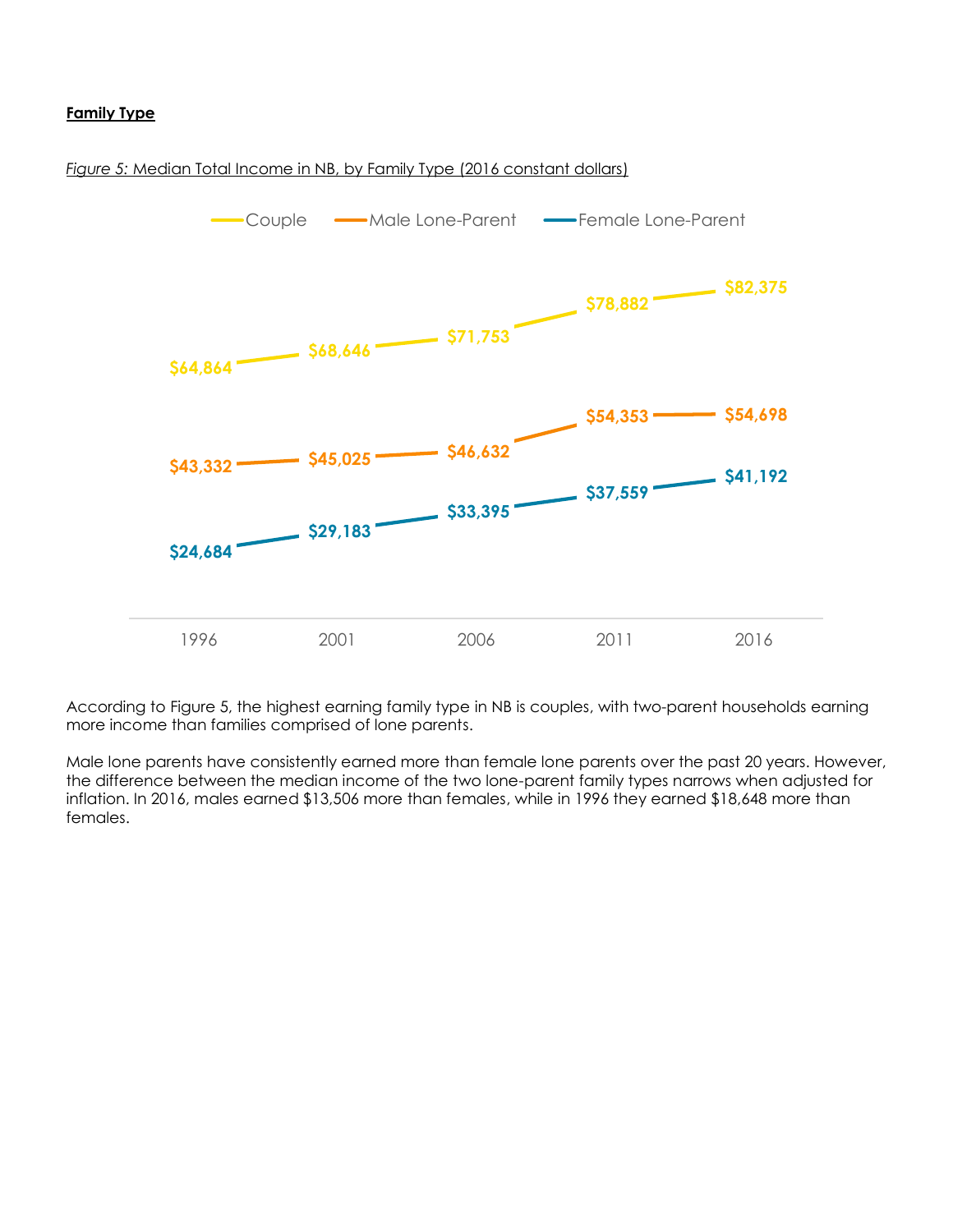

*Figure 6:* 2016 Median Total Family Income in the Atlantic Provinces and Canada, by Economic Family Type

Figure 6 compares median family incomes across the Atlantic provinces with the national average – distinguishing between economic family types. New Brunswick has the lowest median income for couple families and female lone-parent families, and the second-lowest median income for male lone-parent families. Additionally, all the Atlantic provinces have a lower median income than the national average for each economic family type.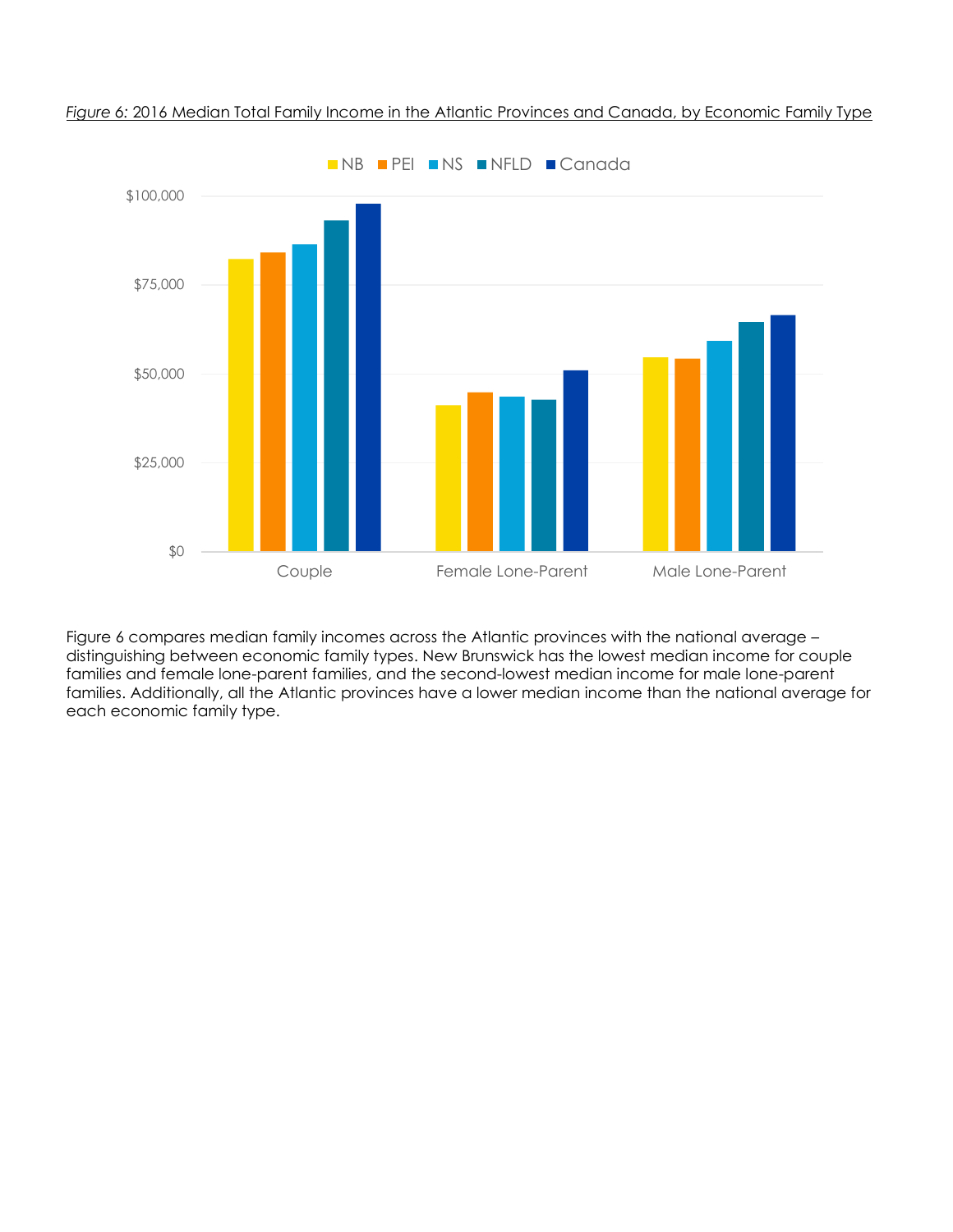#### **Education**

#### *Figure 7:* Median Total Income in NB, by Highest Educational Attainment (2016 constant dollars)



Earning \$2,769 less in 2016 than they did in 1996, individuals in the No Degree educational category represent the only educational attainment group that has not seen income growth over the past 20 years.

On the other hand, after a noticeable dip (from 2001-2006) in the rate of income growth for all education types, those with a university degree saw the highest income growth: \$15,299 in the last 10 years. The income gap between those with a high school degree and a university degree has increased from a difference of \$27,884 in 1996 to a difference of \$30,612 in 2016.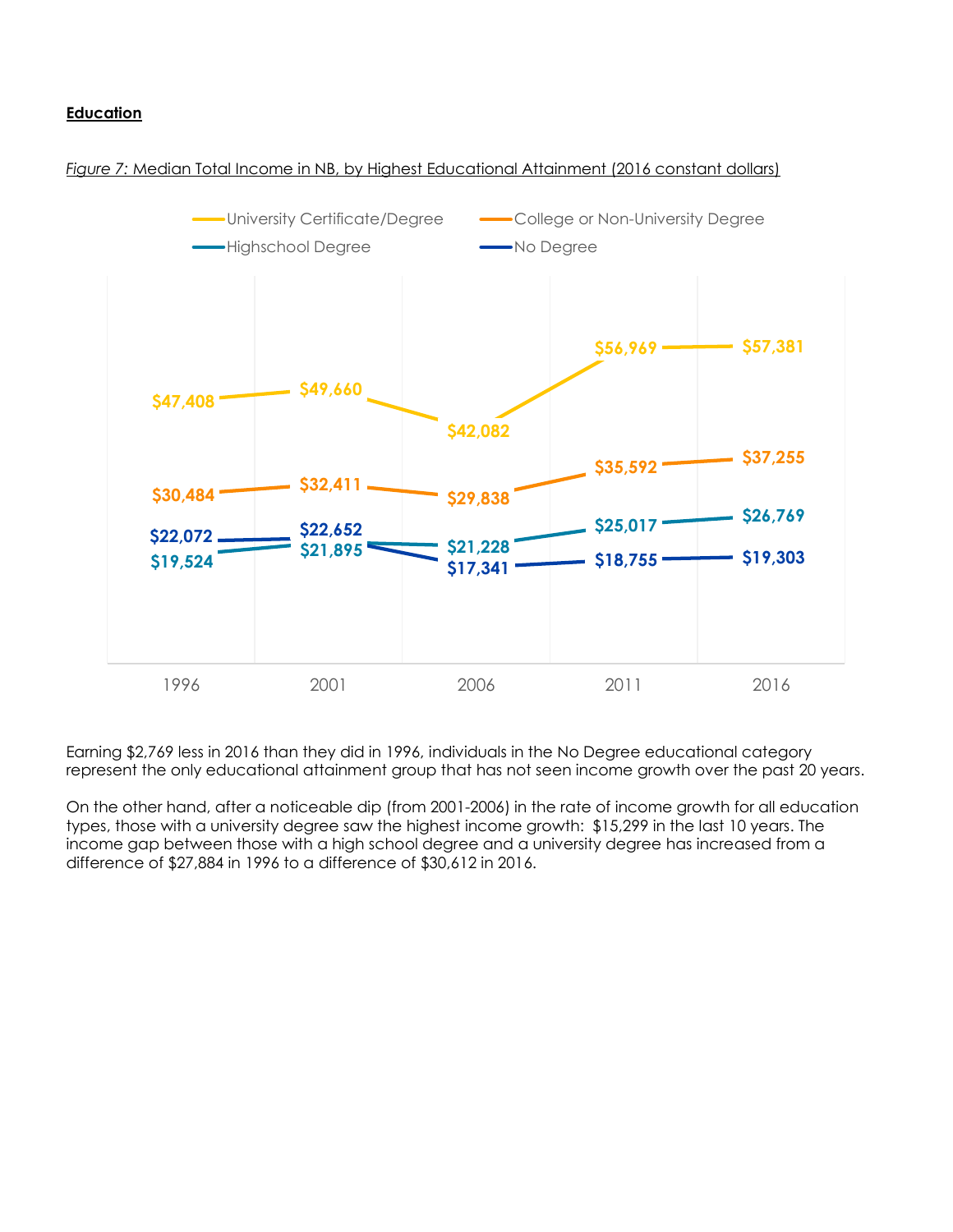

#### *Figure 8:* 2016 Median Total Income in the Atlantic Provinces and Canada, by Highest Educational Attainment

Figure 8 shows that New Brunswickers with no degree and those with a high school degree have a median total income similar to the national average *and* the median total incomes in the other Atlantic provinces. New Brunswickers with a university degree have the second-highest median total income among the Atlantic provinces, at \$57,381, which is second only to that of Newfoundland and Labrador and still higher than the national average.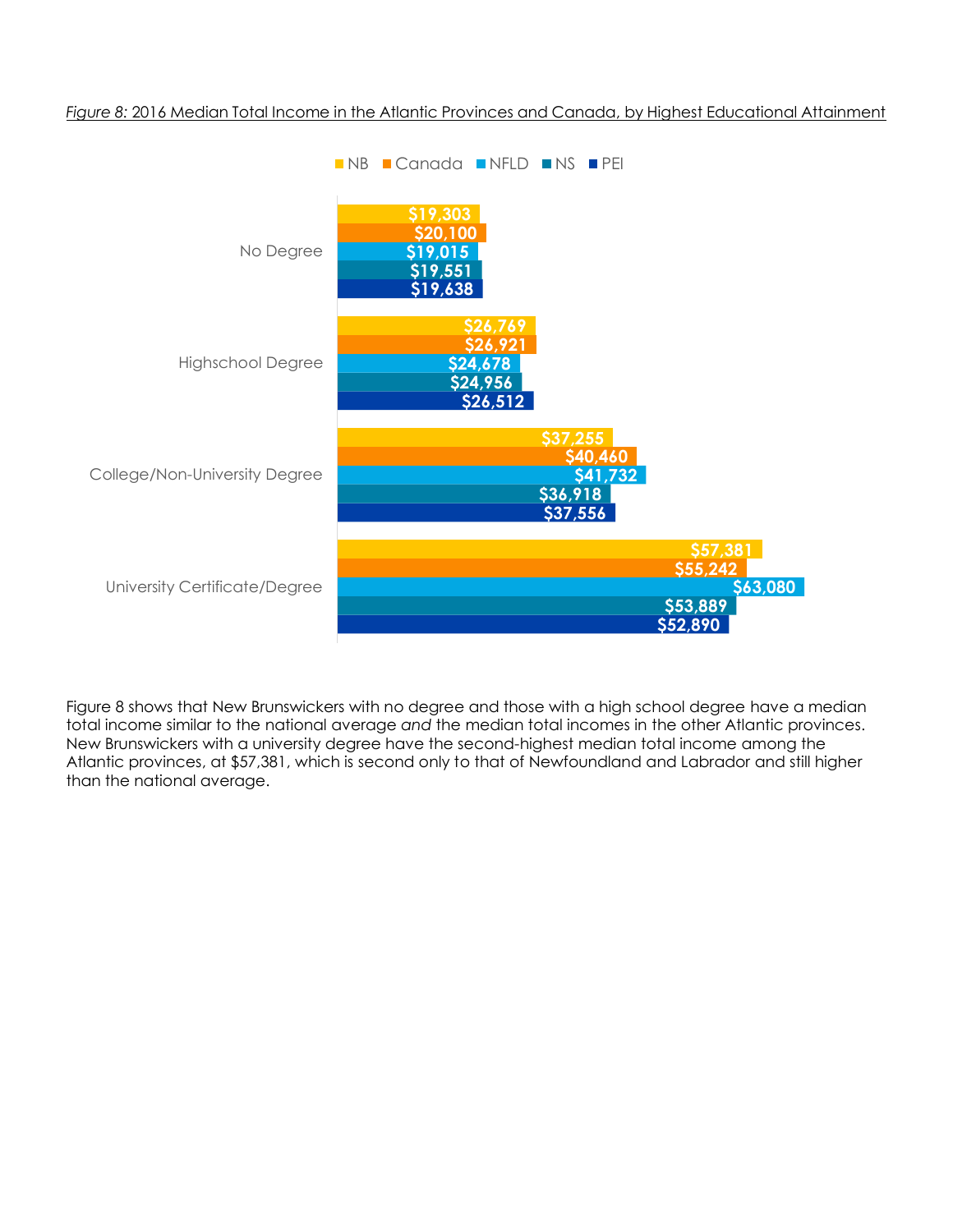#### **Occupation**

#### *Figure 9:* Median Total Income in NB (2011-2016), by Occupation (2016 constant dollars)



Figure 9 showcases income evolution in NB by occupation type. Natural resources and agriculture had the largest median income growth, represented by an increase of \$18,910 from 2011 to 2016. The only occupation type that experienced a decrease in median income was the Art, culture, recreation, and sport category, at a loss of \$10,663. This occupation type was also the lowest earning group in NB in 2016.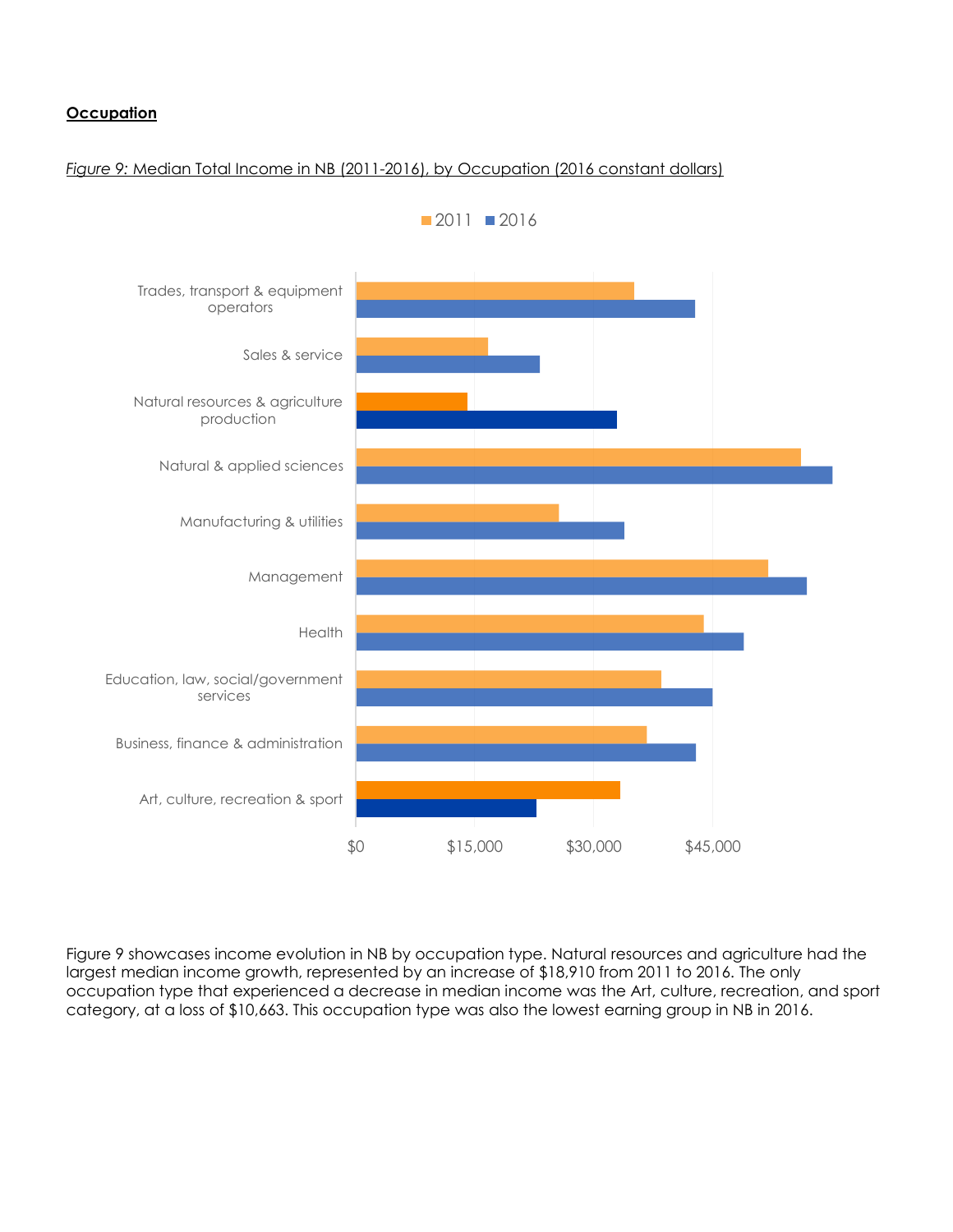

#### *Figure 10:* 2016 Median Total Income in the Atlantic Provinces and Canada, by Occupation

Figure 10 further investigates median total income by occupation by providing comparisons across the Atlantic provinces and Canada. The only occupation type in which New Brunswickers and workers in the other Atlantic provinces earned more than Canada's median income was Natural resources, agriculture, and related production, earning \$1,534 more than the national average. NB is also narrowly below the national average in the Sales and service industry, at \$23,250, compared to the Canadian average of \$23,338. Nonetheless, these occupation types make up two of the three lowest earning groups in NB.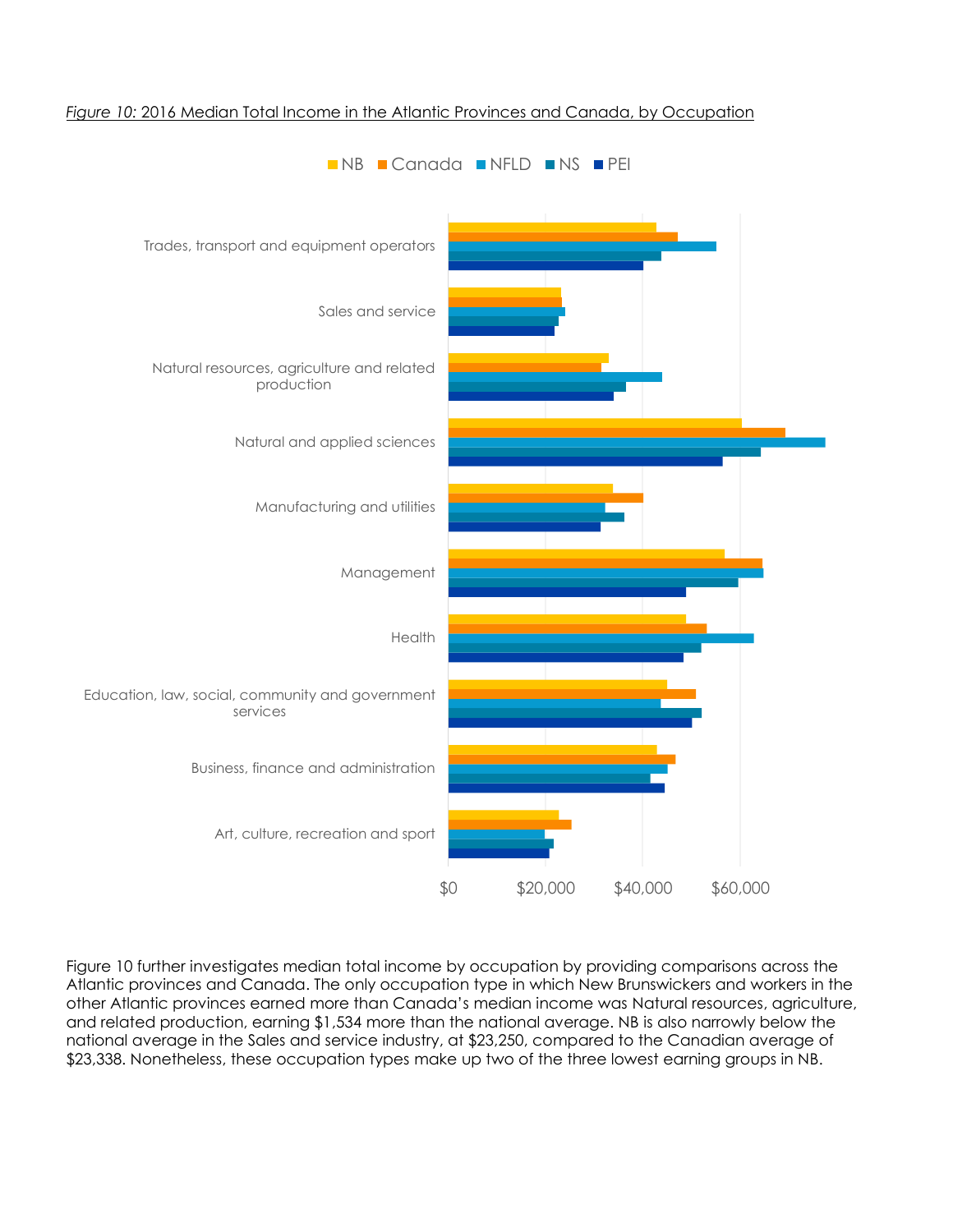#### **Immigrant Status**





As demonstrated in Figure 11, non-immigrant median total income in NB experienced a decline in 1996 but has been trending upwards since 2001. Meanwhile, the immigrant population's median income has seen fluctuations in growth between 1996 and 2016. Adjusting for inflation, we see that one decline occurred in 2006, and a larger noticeable dip of \$2,237 occurred in 2016.

In 2016, median income of the non-immigrant population was higher than that of the immigrant population for the first time since 1996, with a difference of \$2,259.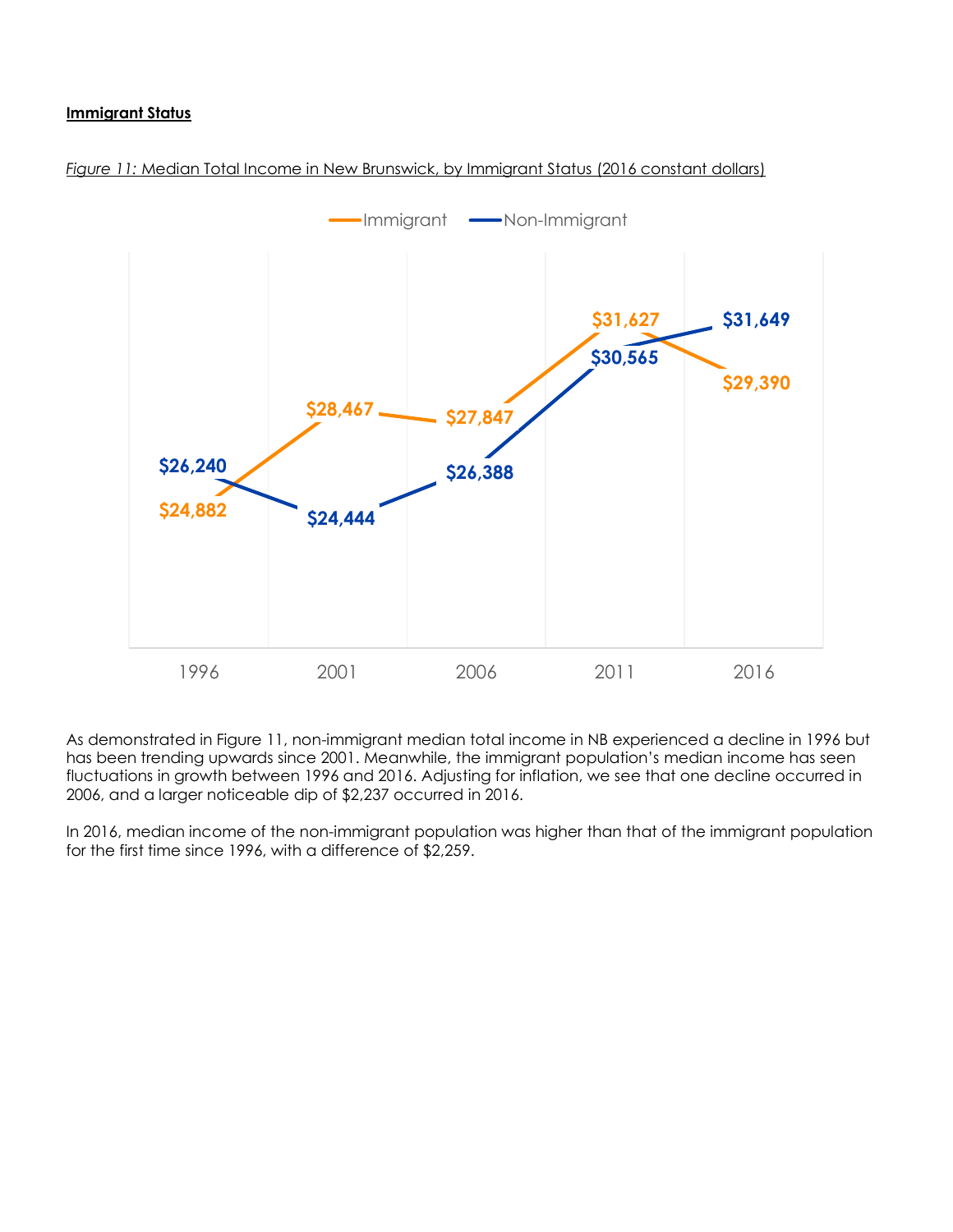

*Figure 12*: 2016 Median Total Income in the Atlantic Provinces and Canada, by Immigrant Status

Figure 12 compares the median total income of the Atlantic provinces in 2016 with the national average, according to immigrant status. New Brunswick's immigrants have a similar median total income to immigrants in Nova Scotia and Canada as a whole. The gap between immigrant and non-immigrant income is smaller in NB as compared to the national average, with NB immigrants earning \$2,259 less than non-immigrants, compared to the national difference of \$6,630.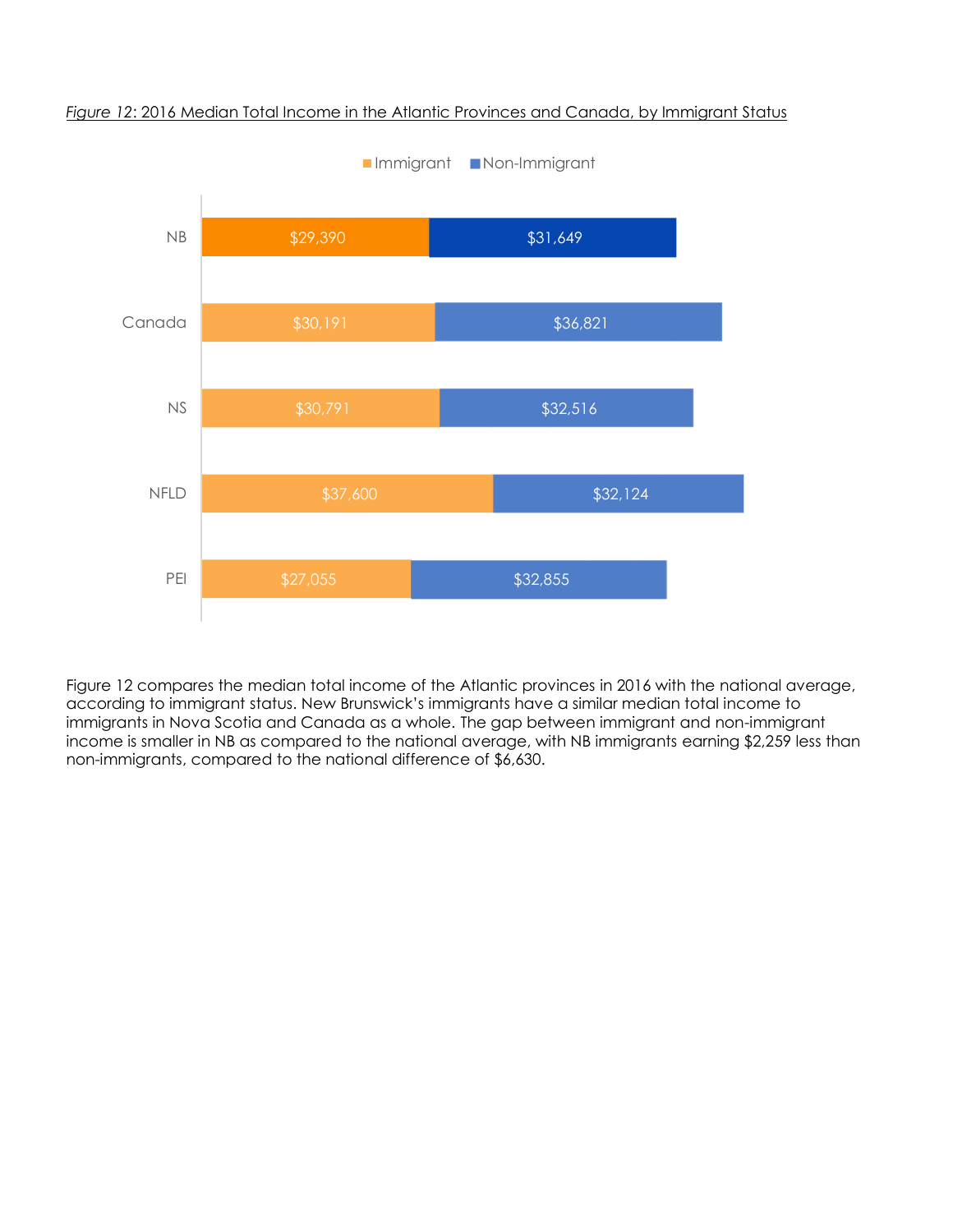

The objective of this report was to identify the low-income groups that comprise New Brunswick's vulnerable populations. This was accomplished by investigating income evolution across various population segments from 1996 to 2016 and adjusting for inflation.

We discovered that females earned less income than males by \$11,887 in 2016, but we also observed that the gap in income between males and females has been converging over time. There is a similar convergence in income levels between female lone parents and male lone parents, though the gap is narrowing more slowly and has a wider disparity, with female lone parents earning \$13,506 less than male lone parents in 2016.

Youth aged 15-24 have consistently been the lowest earning age group between 1996 and 2016, earning nearly half the income of the next lowest earning age group (those 65 and older). However, this is to be expected since the younger age group is likely to earn less than those who have been in the workforce longer.

The income gap between university graduates and high school graduates has increased in New Brunswick over time. Earning levels correlate with education levels; thus, the lowest educated New Brunswickers (i.e. high school degree recipients and below) are also the lowest earning individuals. Additionally, those who do not have a high school degree have seen a decline in income over time, even when accounting for inflation.

New Brunswickers in occupations related to Art, culture, recreation, and sports were the primary group to experience an income decline from 2011 to 2016. They were the lowest earning occupation group in NB in 2016, at an income of \$22,471, with those in Sales and services trailing closely behind. Despite individuals in Natural resources, agriculture, and related production fields earning \$1,534 above the national average, this group was still the third lowest earning occupation type in 2016.

Immigrants in NB earned less than non-immigrant population in 2016 by \$2,259, after experiencing an income decline from 2011 to 2016. With more people migrating to NB in recent years, a larger portion of the immigrant population is likely to be entering a new labour market. Hence, it is likely that a larger portion of the immigrant population is initially occupying entry-level, lower-income positions, decreasing the median income of the group.

This report's findings create an informed snapshot of New Brunswick's economic demographics over time, along with a comparison to the Atlantic provinces and Canada at large. The data presented herein demonstrates which groups are NB's most vulnerable, as well as possible explanations that can be used to inform policy decisions. In future analysis, multivariate comparisons may be utilized to further investigate the impacts of sex and age on education and occupation, and immigrant status on income.